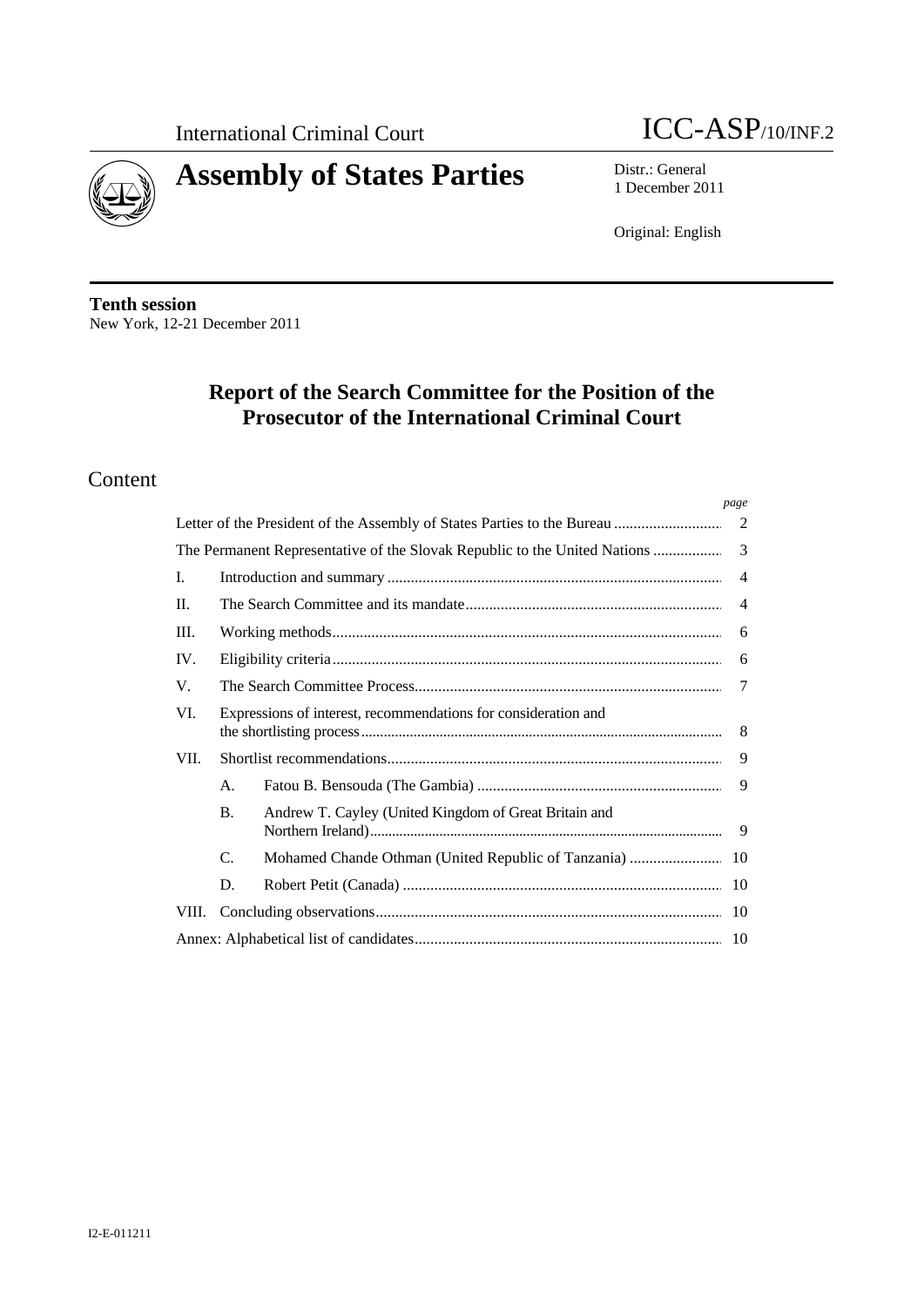#### **Letter of the President of the Assembly of States Parties to the Bureau**

[Original:English]

New York, 24 October 2011

Members of the Bureau of the Assembly Of States Parties to the Rome Statute of the International Criminal Court

#### Excellency,

I have the honour to submit to you the report of the Search Committee for the position of the Prosecutor of the International Criminal Court, conveyed to me by the Search Committee on 22 October. The report is prepared in accordance with the terms of reference agreed to by the Bureau and is meant to facilitate the process leading to the nomination and election by consensus of the next Prosecutor, who will take office in July 2012, at the next meeting of the Assembly of States Parties, which is scheduled to commence on 12 December 2011.

As you are aware, Assembly resolution ASP/1/Res.2 provides that "Every effort shall be made to elect the Prosecutor by consensus." I will therefore, over the coming weeks, establish an informal consultation process within the Assembly in order to enable States Parties to reach a consensus on the question of the nomination and election of the next Prosecutor, as mandated by the Assembly. I am confident that this report will be helpful to your authorities in their considerations in this process. I look forward to working with you on this matter, which is of the highest importance for the future of the International Criminal Court.

I wish to thank the members of the Search Committee for the high level of professionalism and integrity with which they have carried out their task on behalf of the States parties. I was heartened by the fact that all candidates interviewed by the Committee expressed their satisfaction both with the process as such as well as with the format and modalities of the interview. I hope that this procedure can be followed on future occasions and perhaps also serve as a model for the nomination of candidates for the highest offices in other areas.

Please accept, Excellency, the assurances of my highest consideration.

Christian Wenaweser President Assembly of States Parties to the Rome Statute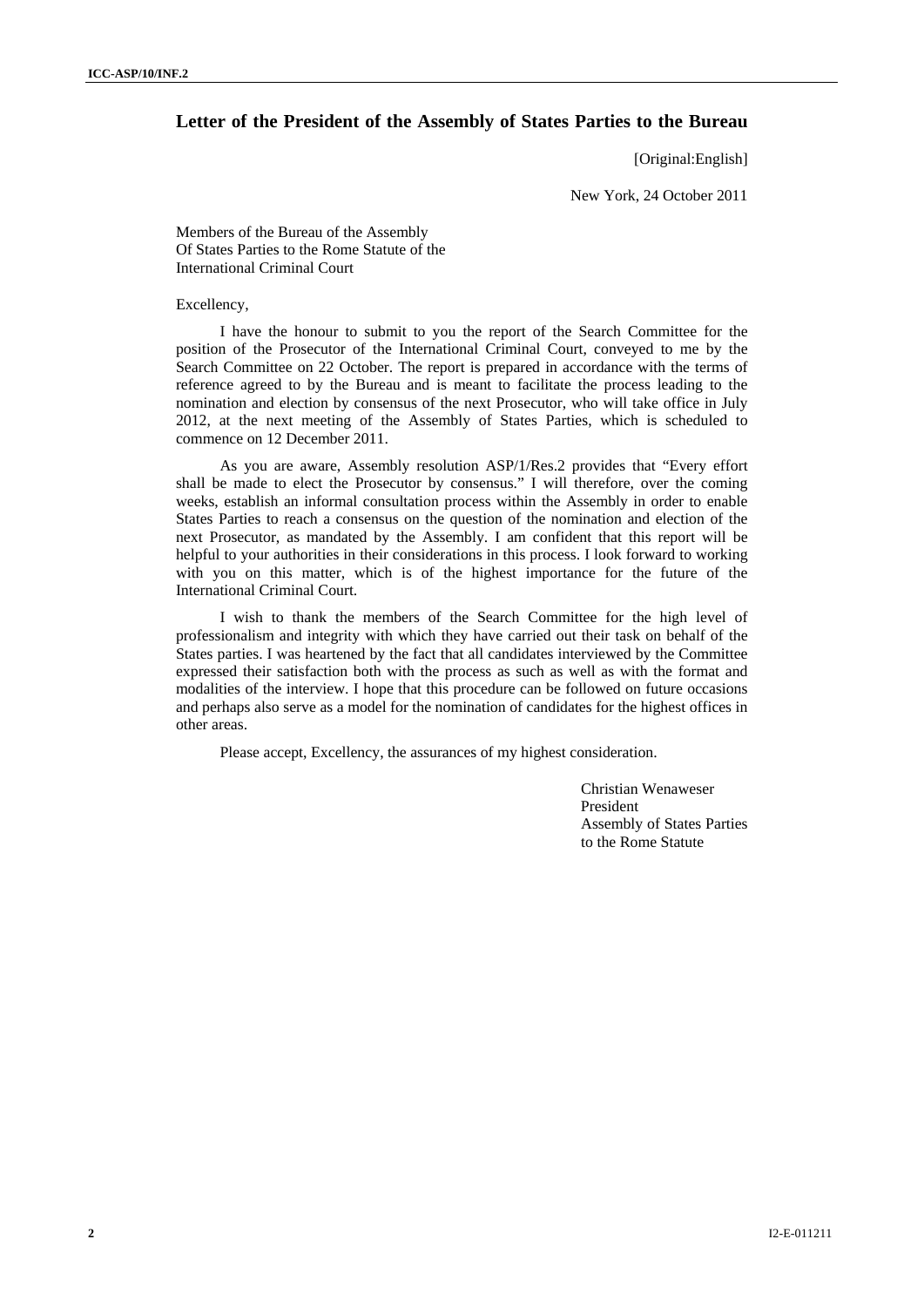## **Letter of the Deputy Coordinator of the Search Committee to the President of the Assembly**

[Original:English]

The Permanent Representative of the Slovak Republic to the United Nations

New York, 22 October 2011

#### Excellency,

I write in my capacity as Deputy Coordinator of the Search Committee for the Position of Prosecutor of the International Criminal Court to enclose a copy of our report to the Bureau, as required by our Terms of Reference. This report reflects a consensus of the members of the Search Committee.

Please accept, Excellency, the assurances of my highest consideration.

Miloš Koterec Ambassador Deputy Coordinator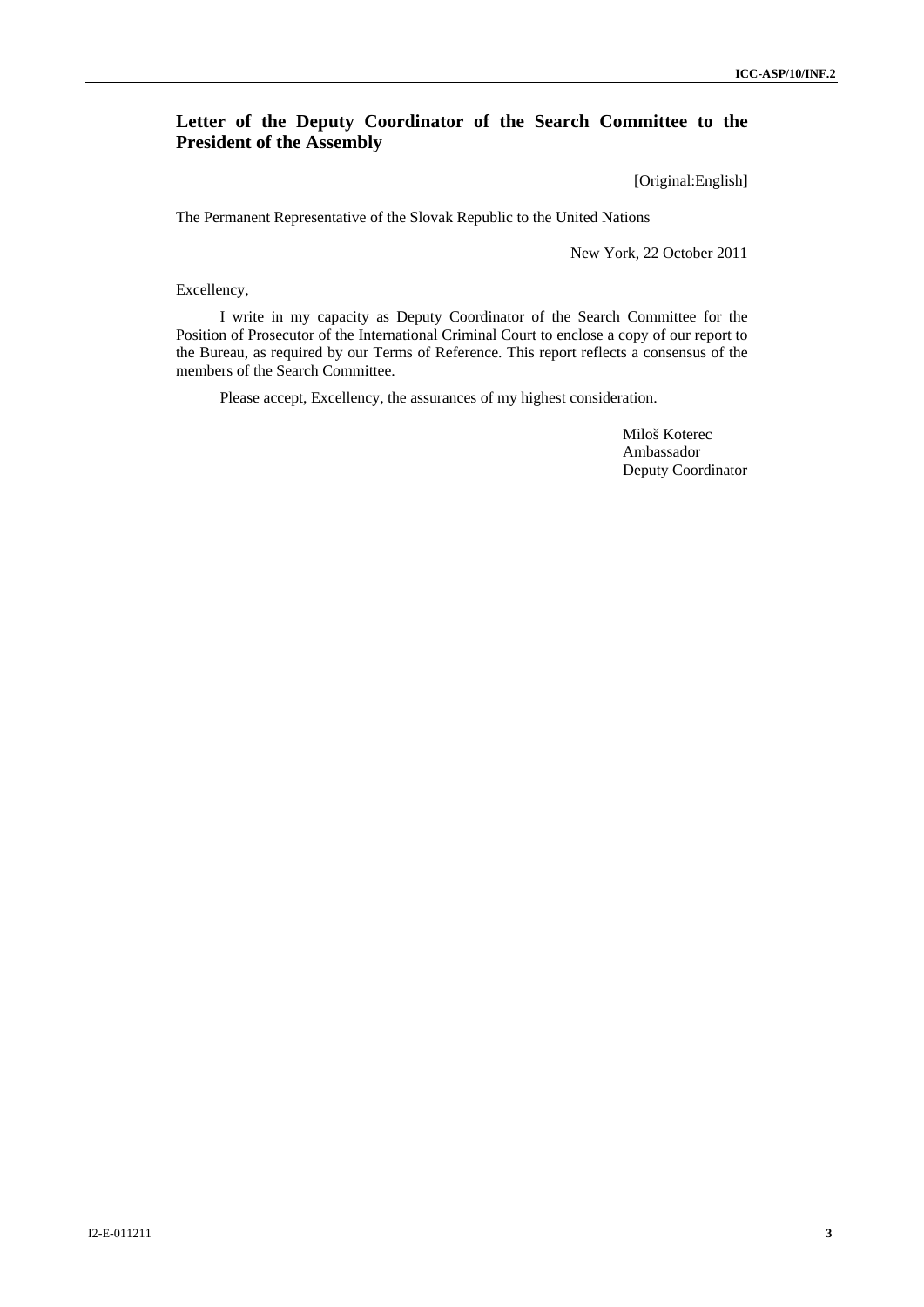# **Report of the Search Committee for the Position of the Prosecutor of the International Criminal Court**

## **I. Introduction and summary**

1. This is the consensus report to the Bureau of the Assembly of States Parties (Bureau and ASP, respectively) of the International Criminal Court (ICC) by the Search Committee for the position of the Prosecutor of the ICC (Search Committee). The Terms of Reference of the Search Committee (TOR) adopted by the Bureau are set out in document ICC-ASP/9/INF.2 of 6 December 2010 (Annex 1). These provide *inter alia* that the Search Committee shall "produce a shortlist of at least three suitable candidates, where possible for consideration by the Bureau" (TOR, para.6).

2. The approach adopted by, working methods of, and eligibility criteria guiding, the Search Committee are addressed in the following parts of this Report. In fulfilment of its mandate, the Search Committee hereby commends the following 4 persons for consideration as suitable shortlist candidates for the position of the next Prosecutor of the ICC:

(a) *Fatou B. Bensouda,* currently Deputy Prosecutor (Prosecutions), International Criminal Court;

(b) *Andrew T. Cayley,* currently International Co-Prosecutor, Extraordinary Chambers in the Courts of Cambodia;

(c) *Mohamed Chande Othman,* currently Chief Justice, United Republic of Tanzania; and

(d) *Robert Petit,* currently Counsel, Crimes Against Humanity and War Crimes Section, Department of Justice, Canada.

3. A summary of the expertise and qualities of these candidates is provided in paragraph 34 below and in Annexes 6 to 9. More detailed biographical information will be made available to the Bureau by the candidates as appropriate.

4. In commending this shortlist, the Search Committee does not differentiate between the candidates in terms of suitability or make any preferential recommendation concerning any candidate. Consistent with its TOR, the Search Committee considers its function to be that of a technical committee of the Bureau, to assist the Bureau and the ASP in their endeavours to secure the election of the Prosecutor by consensus (see Resolution ICC-ASP/1/Res.2). In the light of the Search Committee's Report, it will properly be a matter for the Bureau and the ASP to consider how best to proceed to secure the formal nomination and election by consensus of the next Prosecutor.

5. Consistent with the Search Committee's function, this Report is submitted to the Bureau. The Search Committee recommends that the Bureau place this Report in the public domain. This would facilitate a transparent discussion of the Search Committee's work and Report as well as appropriate wider public discussion of the shortlisted candidates' suitability for the position of Prosecutor. In making this recommendation, the Search Committee hopes that further consideration of these matters will take place within the framework of an emerging consensus of the required expertise, role and profile of the next Prosecutor appropriate to the next phase of the work of the ICC.

# **II. The Search Committee and its mandate**

6. ASP resolution ICC-ASP/3/Res.6 on *Procedure for the nomination and election of judges, the Prosecutor and Deputy Prosecutors of the International Criminal* Court (resolution 6) addresses *inter alia* the procedure applicable to the nomination and election of the Prosecutor. The relevant provisions of this resolution concerning the nomination and election of the Prosecutor replicate the text of resolution ICC-ASP/1/Res.2.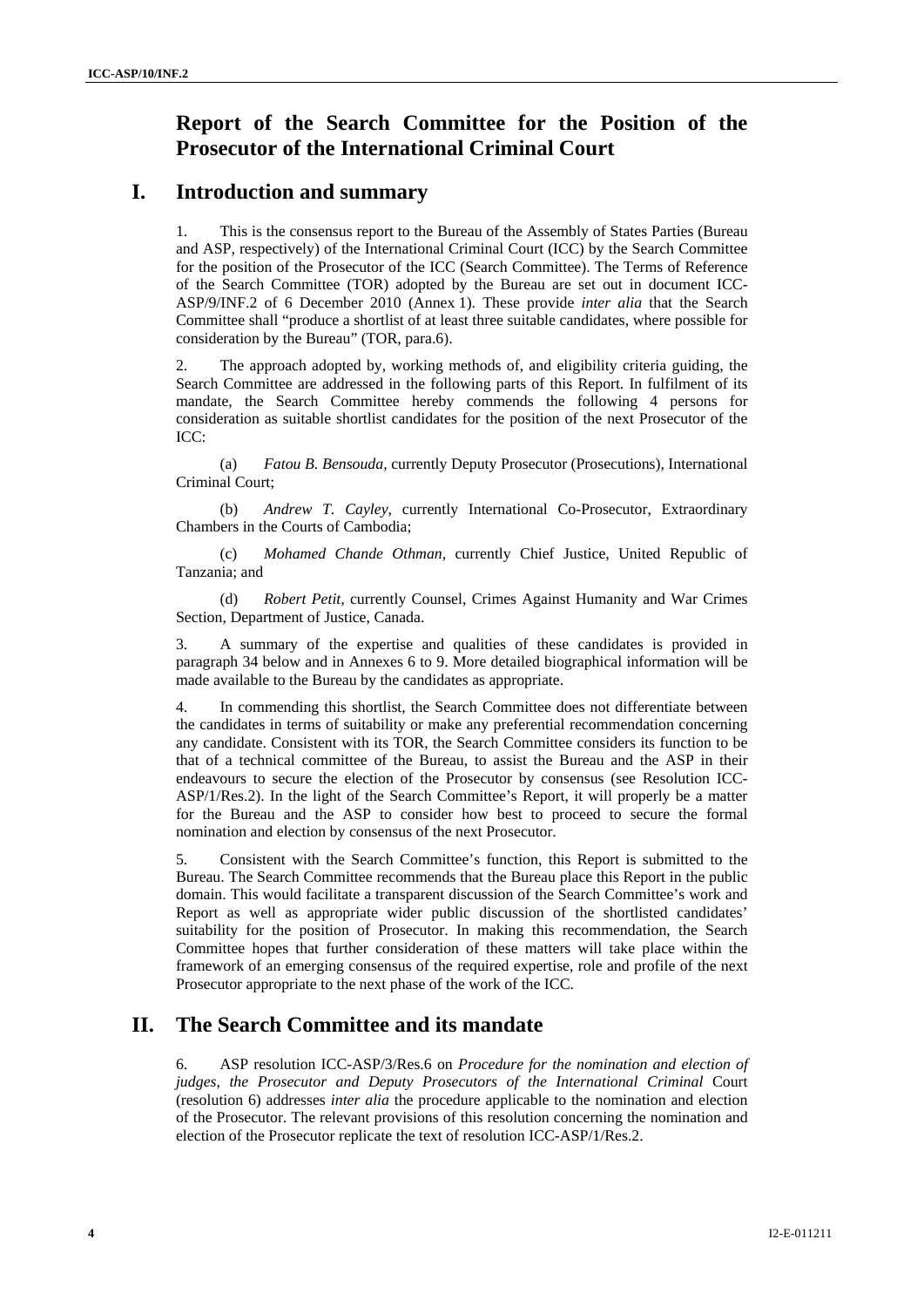7. The nomination of candidates for the Prosecutor and the election of the Prosecutor are addressed, respectively, in sections D (paragraphs 28-30) and E (paragraphs 31-35) of resolution 6. These paragraphs are set out in full in Annex 2. Of particular importance are paragraphs 29 and 33, which provide, respectively:

*Paragraph 29:* "Nominations for the post of the Prosecutor should preferably be made with the support of multiple States Parties."

(b) *Paragraph 33:* "Every effort shall be made to elect the Prosecutor by consensus."

8. Recalling these provisions, the Bureau noted that the nomination and election of the next Prosecutor "should be undertaken in a structured and transparent manner as outlined below" (TOR, para.3) and proceeded to establish the Search Committee and set its Terms of Reference.

9. Pursuant to its TOR, the composition of the Search Committee was by designation by the Bureau of one member per regional group. In accordance with this procedure, and after consultation with the regional groups, the Bureau designated the following as members of the Search Committee:

(a) *African Group* – H.E. Ambassador Baso Sangqu, Permanent Representative of the Republic of South Africa to the United Nations;

(b) *Asia-Pacific Group* – H.R.H. Prince Zeid Ra'ad Zeid Al Hussein, Permanent Representative and Plenipotentiary of the Hashemite Kingdom of Jordan to the United Nations;

(c) *Eastern European Group* – H.E. Ambassador Miloš Koterec, Permanent Representative of the Republic of Slovakia to the United Nations;

Latin American and Caribbean Group – H.E. Ambassador Joel Hernández, Legal Adviser of the Ministry of Foreign Affairs of Mexico;<sup>1</sup> and

Western European and Other States Group – Sir Daniel Bethlehem QC, Legal Adviser of the Foreign & Commonwealth Office of the United Kingdom of Great Britain and Northern Ireland.<sup>2</sup>

10. The members of the Search Committee served in their personal capacities, not as representatives of their States. Administrative support was provided by the ASP Secretariat. All decisions of the Search Committee, including as regards its working methods and this Report, were taken by a consensus of its members.

11. At its first meeting, pursuant to paragraph 4 of its TOR, the members of the Search Committee designated Prince H.R.H. Zeid Ra'ad Zeid Al Hussein as Coordinator of the Search Committee and Ambassador Koterec as Deputy Coordinator.

12. The Mandate of the Search Committee, set out in paragraph 5 of its TOR, is "to facilitate the nomination and election, by consensus, of the next Prosecutor". Along with the applicable provisions of the Rome Statute, in particular article 42, as well as the procedure for the nomination and election of the Prosecutor set out in the resolutions of the ASP noted above, the Search Committee has been guided in its work by the importance of facilitating the consensual nomination and election by the ASP of the next Prosecutor.

l

<sup>&</sup>lt;sup>1</sup> Ambassador Hernández was subsequently appointed Mexican Ambassador to the Organisation of American States.

<sup>&</sup>lt;sup>2</sup> Sir Daniel's tenure as Legal Adviser of the Foreign & Commonwealth Office ended on 13 May 2011. This having been considered at the time of his designation to the Search Committee, Sir Daniel continued as a member of the Search Committee in his personal capacity.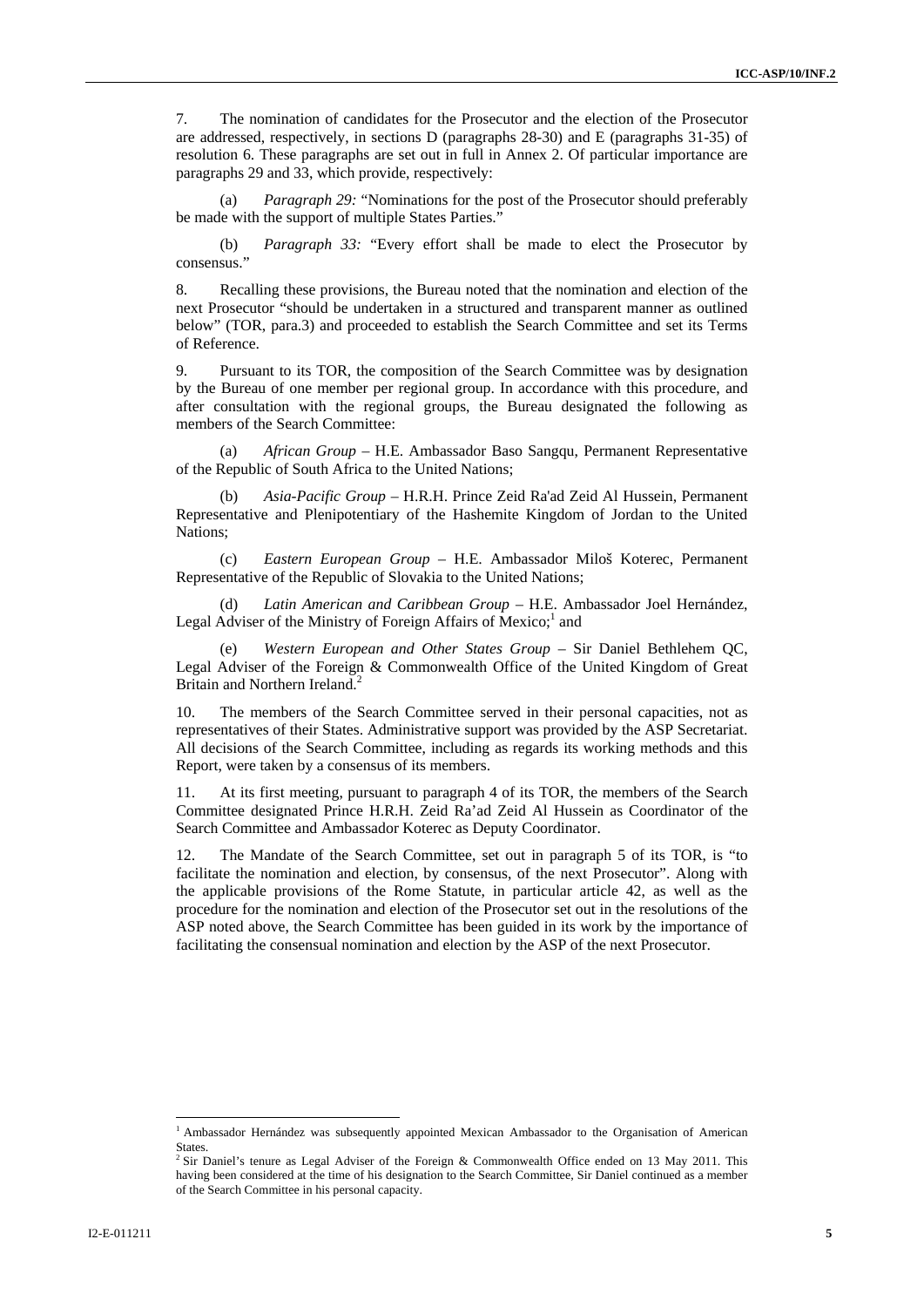#### **III. Working methods**

13. The Search Committee's TOR address four issues relevant to its working methods:

(a) The manner in which the Search Committee is to go about receiving and identifying expressions of interest from and in respect of individuals who may satisfy the applicable criteria, in particular those contained in article 42 of the Rome Statute (TOR, para.6);

(b) The requirement that the Search Committee keep the Bureau informed of its activities, as well as other consultation and progress reporting requirements (TOR, para.7);

(c) The requirement of confidentiality as regards the public disclosure of information concerning individuals whose names were submitted to the Search Committee for further consideration. Of importance, however, it is also provided that "[t]hese confidentiality requirements do not apply to individuals who are shortlisted for consideration by the Bureau" (TOR, para.8); and

That the election of the next Prosecutor should "ideally take place at the tenth session of the [ASP]" (TOR, para.9).

14. The work of the Search Committee has been guided throughout by these requirements, as described further in section E below.

15. In addition to these requirements in its TOR, the Search Committee has also had close regard to the terms of article 42 of the Rome Statute of the ICC which *inter alia* affirms and requires the independence of the Office of the Prosecutor (OTP; para.1), provides that the Prosecutor shall head the OTP and have full authority over the management and administration of the OTP (para.2), and provides that the Prosecutor may not engage in any other professional occupation (para.5). Of particular importance to the qualities required of the Prosecutor, article 42(3) of the Rome Statute provides:

"The Prosecutor and the Deputy Prosecutors shall be persons of high moral character, be highly competent in and have extensive practical experience in the prosecution or trial of criminal cases. They shall have an excellent knowledge of and be fluent in at least one of the working languages of the Court."

16. The Search Committee's appreciation of the requirements of article 42(3) is addressed in the following sections.

#### **IV. Eligibility criteria**

17. As is described more fully in section E below, the Search Committee has had the advantage of extensive engagement throughout its process with a wide range of interested parties, including States Parties, non-States Parties, international and non-governmental organisations, both professional associations and NGOs, and individuals. It is grateful to all concerned for the time and effort they have devoted to assisting the Search Committee in its work.

18. Of relevance to the interpretation of article 42(3) of the Rome Statute, the Search Committee notes in particular two memoranda that were submitted to it at the outset of its work in March  $2011$ .<sup>3</sup> The first memorandum was submitted by a coalition of NGOs, including the Fédération Internationale des Ligues Droits de l'Homme, Human Rights Watch, the International Centre for Transitional Justice, the International Crisis Group, the Institute for Security Studies, and the Open Society Justice Initiative, with the active participation of the Coalition for the International Criminal Court (Annex 3). The second memorandum was submitted by the General Counsel of the International Association of Prosecutors (IAP) following extensive consultation with current and former members of the IAP Executive Committee, and with the endorsement of the IAP Secretary General and the IAP President (Annex 4). The IAP memorandum also attached for the Search Committee's

l

<sup>&</sup>lt;sup>3</sup> In addition to these memoranda, the Search Committee also received other correspondence addressing its work. The two memoranda in question are highlighted as they address the interpretation of article 42(3) of the Rome Statute.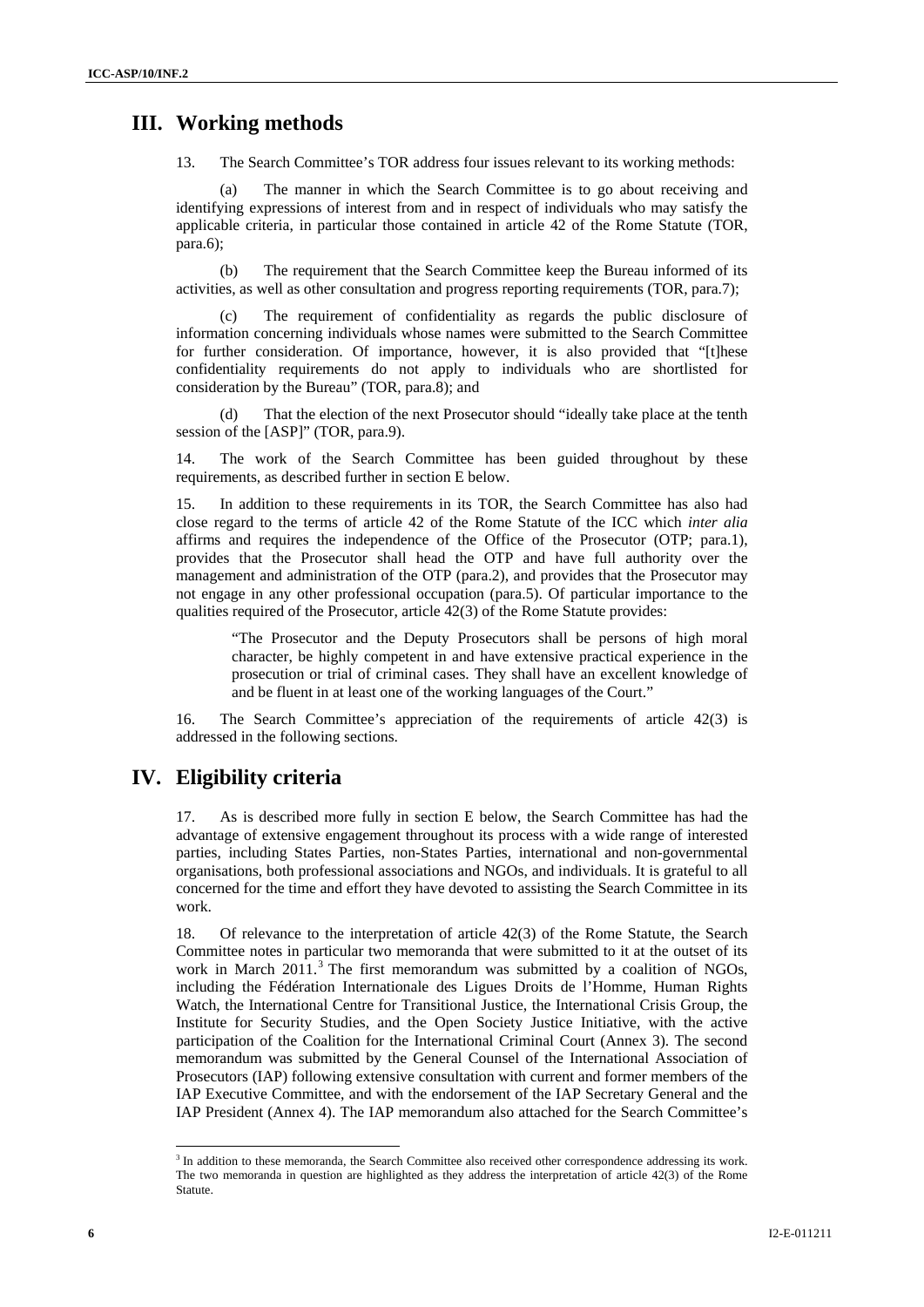consideration ECOSOC document E/CN.15/2008/L.10/Rev.2 of 17 April 2008, a resolution of the Commission on Crime Prevention and Criminal Justice on "strengthening the rule of law through improved integrity and capacity of prosecution services" which in turn annexed the IAP *Standards of Professional Responsibility and Statement of the Essential Duties and Rights of Prosecutors* (Annex 5). The Search Committee had careful regard to these memoranda and documents, as well as to other publicly available material relevant to the role and position of the Prosecutor.

19. The controlling provisions regarding the criteria relevant to the professional and personal qualities required of the Prosecutor are those set out in the Rome Statute, notably those in article 42(3) of the Statute requiring (a) high moral character, (b) high competence and extensive practical experience in the prosecution or trial of criminal cases, and (c) excellent knowledge of and fluency in at least one of the working languages of the Court. The Search Committee has had careful regard to each of these criteria, as well as those going to other elements addressed in article 42 of the Rome Statute, notably, evidence demonstrating a candidate's track record of independence, managerial and administrative experience, and commitment to full-time professional engagement as Prosecutor. In the course of its work, both for purposes of compiling an initial list of candidates for purposes of interview and thereafter during the interview process, the Search Committee looked for evidence of, and expressly enquired into, each of these elements. The Search Committee considers that each of the shortlisted candidates meets these Rome Statute eligibility criteria.

20. In highlighting these statutory requirements, it is appropriate to note that article 42(3) requires high competence and extensive practical experience in the trial or prosecution of criminal cases. The Search Committee considers that this mandates consideration of candidates with either prosecutorial experience or judicial experience of criminal cases, or indeed experience in both roles.

21. Having regard to the statutory requirements, the Search Committee notes that these do not impose a requirement that candidates must have the nationality of a State Party, that candidates should come from any particular regional group, or any other requirements, such as, for example, previous working experience in the field of international criminal law.

## **V. The Search Committee process**

22. Following its constitution, the Search Committee met in New York on 4 occasions for purposes of considering steps to be taken to identify candidates for consideration and to solicit and review expressions of interest. Following these initial meetings, the Search Committee met in New York from 10–13 October 2011 for purposes of conducting interviews with candidates under consideration for inclusion on the shortlist to be transmitted to the Bureau. In addition to these meetings, the Search Committee also conducted its work through inter-sessional discussions by telephone and by email. For the purposes of its administrative meetings, the Search Committee was joined by 5 alternates, assisting each member of the Search Committee, by H.E. Ambassador Christian Wenaweser, the President of the ASP (and Permanent Representative of the Principality of Liechtenstein to the United Nations), and by a member of the ASP Secretariat. The Search Committee is grateful to all concerned for their assistance in this matter.

23. Only members of the Search Committee, accompanied by a member of the ASP Secretariat for purposes of administrative support, participated in the interview meetings and the discussions that followed in respect of the candidates. In respect of interviews in which a candidate had the same nationality as a member of the Search Committee, the member of the Search Committee recused himself from the interview process and discussion regarding the merits of the particular candidate.

24. In keeping with the requirements of paragraph 7 of its TOR, the Search Committee provided regular briefings to the Bureau on its activities. It also issued a number of press statements to inform the wider ASP membership and other interested parties of its work. Briefings were also given to the New York and Hague Working Groups on the ICC. In addition to these briefings, members of the Search Committee individually provided briefings to their regional groups, to representatives of interested delegations, to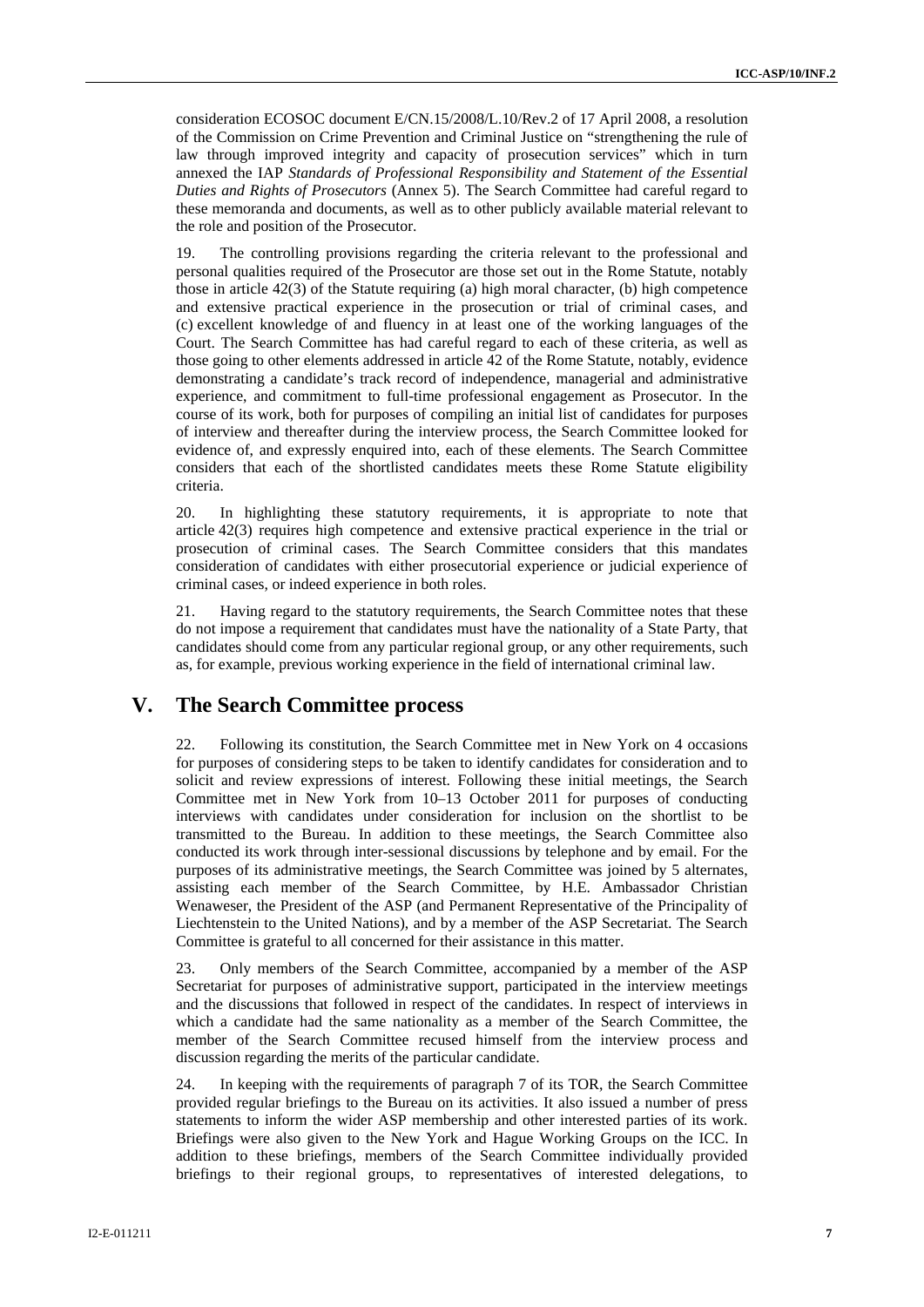representatives of interested sections of civil society, including both professional associations and non-governmental associations, and to others who expressed an interest in the Search Committee's work.

# **VI. Expressions of interest, recommendations for consideration and the shortlisting process**

25. Paragraph 6 of its TOR provides that the Search Committee "will informally receive expressions of interest from individuals, States, regional and international organisations, civil society, professional associations and other sources". The Search Committee was also mandated to "actively identify and informally approach individuals who may satisfy the applicable criteria … and who may subsequently express their interest to be considered".

26. In keeping with these requirements, the Search Committee, through its public outreach, both invited expressions of interest and actively engaged in a search process of its own to identify suitably qualified individuals. Amongst these engagements, Prince Zeid travelled to Seoul, Republic of Korea at the end of June at the invitation of the IAP to participate in the IAP Annual Conference and World Summit to explain the Committee's mandate and invite expressions of interest. Other members of the Search Committee met with representatives of States, civil society and individuals with an interest in the work of the ICC for the same purpose. The Search Committee is grateful to all concerned for their assistance in this matter.

27. Through this process, the Search Committee was in receipt of, or otherwise identified, expressions of interest from or recommendations for consideration in respect of 51 individuals. Of these, the overwhelming majority satisfied the Rome Statute eligibility criteria and included very many of the highest calibre, experience and expertise. All geographic regions and legal and linguistic traditions were represented amongst this group, even if the broader representation came from candidates from the African and the Western European and Other Groups. Although the gender diversity was not as great as the Search Committee would have hoped, there were amongst the 51 a number of highly qualified female candidates. The candidates' list also included a number of highly qualified individuals having the nationality of a non-State Party.

28. The candidates' list also exhibited a wide range of expertise, including many with considerable experience of international criminal law, the ICC and the *ad hoc* international and hybrid criminal tribunals. Others came with experience of national prosecution services, as Directors of Public Prosecution, Investigating Judges or Magistrates, and other prosecutorial roles. Others still came with extensive judicial experience. In many cases, candidates combined experience of all three roles.

29. Faced with a candidates' list of this quality, the task of drawing up an interview list was not easy, with many who might otherwise have been worthy of further consideration not being included. In drawing up the interview list, the Search Committee had close regard to all the information available to it at that point on the candidates, including curriculum vitae, academic articles and other commentaries on their work, press and other reports, such references as were then available, and other material. Where appropriate, the Search Committee also undertook its own further extensive review of publicly available information on the candidates. The Search Committee was heartened and gratified by the response to its work and by the quality of the names that were brought to its attention.

30. Amongst those who might have merited inclusion on an interview list, there were a number of highly qualified candidates who, upon further enquiry by the Search Committee, indicated that they did not wish their names to go forward for further consideration, whether for personal or professional reasons.

31. From the 51 names on the candidates list, the Search Committee interviewed 8 candidates. For purposes of the interview process, the Search Committee requested, and was provided with, a personal statement from each candidate, a detailed curriculum vita, a list of referees and such other relevant documentation as the candidate considered appropriate. References were in each case sought and obtained. The Search Committee also undertook its own open sources research into each candidate, in the end amassing well over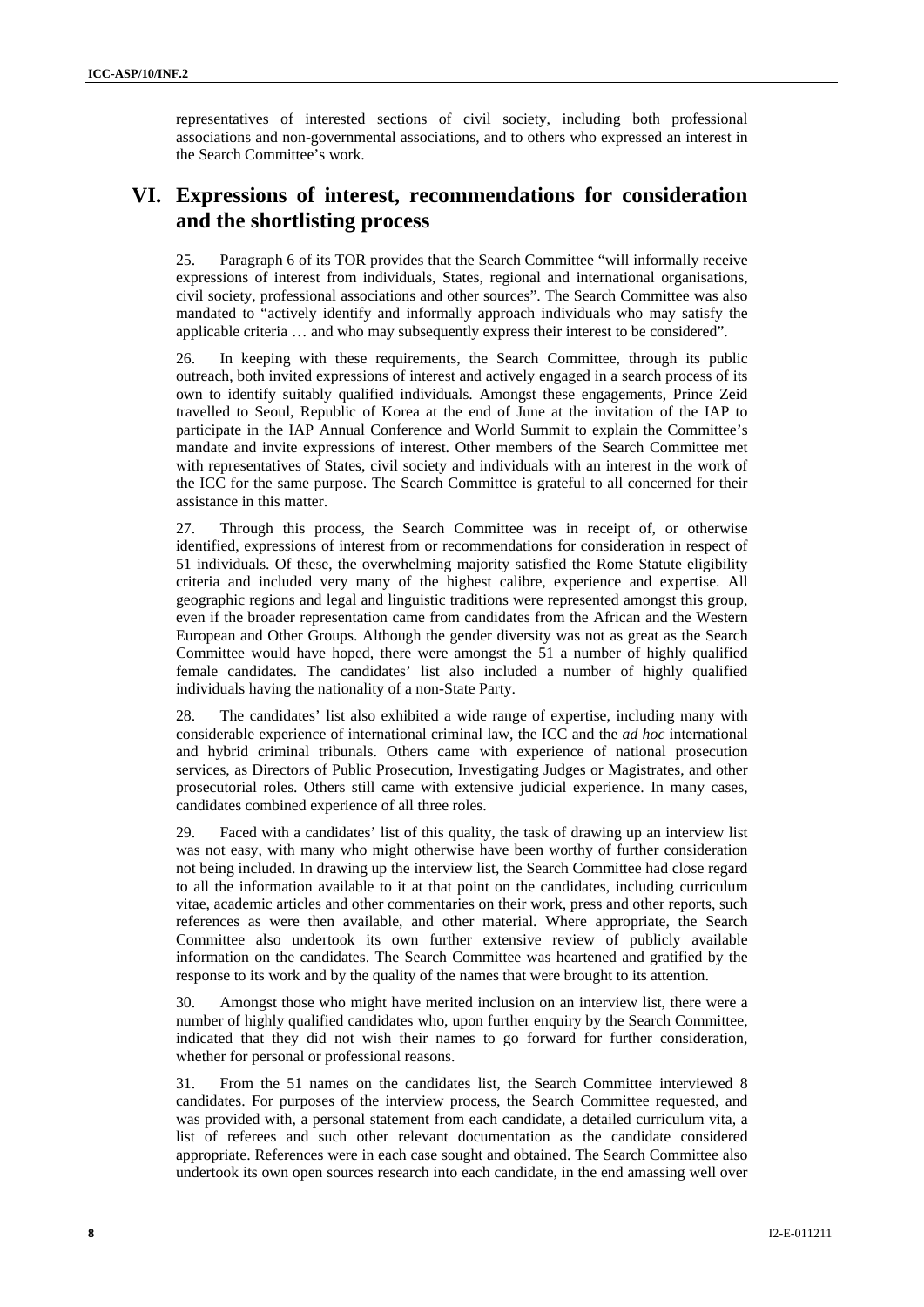1,000 pages of documentation on the interview candidates. Each interview was conducted by the members of the Search Committee on the basis of a standard format that had the objective of assessing the candidates' suitability for the post of Prosecutor against the eligibility criteria in the Rome Statute. Amongst the issues explored with each candidate were his or her familiarity with the work of the ICC; managerial experience; the appropriate balance between OTP management, hands-on prosecutorial work and public engagement; perceptions of the strengths and weaknesses of the OTP; appreciation of the interaction between the OTP, other ICC organs and the ASP; language proficiency; and previous prosecutorial experience and/or judicial experience in the handling of criminal cases.

32. It merits emphasis that the Search Committee is grateful to each of the candidates it saw for purposes of interview, as it is also to all the other candidates whose names were submitted to it for consideration. Amongst those not included on the shortlist for consideration by the Bureau are many of outstanding professional ability and personal qualities who would be worthy of consideration for other positions in the field of international criminal law. With a view to ensuring that this expertise is not lost from sight, the Search Committee will explore whether, subject to appropriate confidentiality arrangements, it would be appropriate to forward the names of a number of non-shortlisted candidates to the Legal Counsel of the United Nations, and perhaps others, for possible consideration in due course as and when other international criminal law positions arise.

#### **VII. Shortlist recommendations**

33. The Search Committee's mandate is not to pick the next Prosecutor of the ICC. It is to facilitate the consensual nomination and election of the next Prosecutor by the ASP. To this end, the Search Committee is required to produce a "shortlist of at least three suitable candidates, where possible for consideration by the Bureau". To this end, a list of 4 candidates follows below. In presenting this shortlist, the Search Committee is confident that each of the candidates identified below not only meets the formal eligibility criteria of the Rome Statute but also has the professional experience and expertise, and the necessary personal qualities, to perform the role of the next ICC Prosecutor to the highest standard.

34. The shortlisted candidates proposed to the Bureau and the ASP for further consideration are:

#### **A. Fatou B. Bensouda (The Gambia)**

35. Fatou Bensouda is currently the Deputy Prosecutor (Prosecutions) of the ICC, having been in this position since 1 November 2004. Amongst the posts she occupied before assuming her current position are Senior Legal Adviser at the International Criminal Tribunal for Rwanda (ICTR); Legal Adviser and Trial Attorney at the ICTR; Attorney General and Minister of Justice of the Republic of The Gambia; Solicitor General and Legal Secretary of the Republic of The Gambia; and Deputy Director of Public Prosecutions of the Republic of the Gambia.

#### **B. Andrew T. Cayley (United Kingdom of Great Britain and Northern Ireland)**

36. Andrew Cayley is currently the International Co-Prosecutor of the Extraordinary Chambers in the Courts of Cambodia (ECCC). Amongst the posts he occupied before assuming his current position are Senior Prosecuting Counsel, ICC; defence counsel in proceedings before the Special Court for Sierra Leone (SCSL) and the International Criminal Tribunal for the former Yugoslavia (ICTY); Senior Prosecuting Counsel, ICTY; Prosecuting Counsel, ICTY; Commissioned Officer, Adjutant General's Corps, Army Legal Services, British Army.